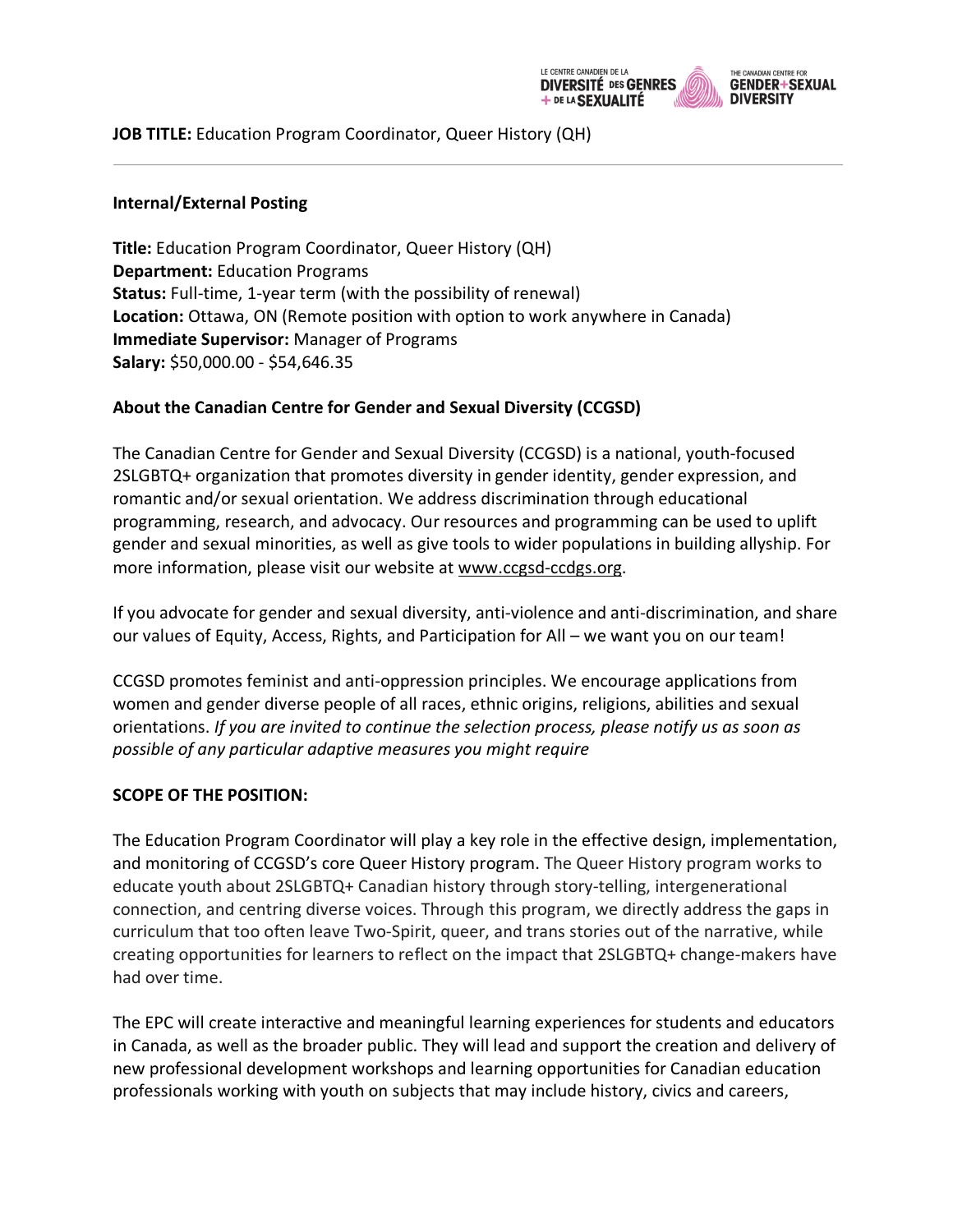

political science. They will monitor program progress and performance, ensure compliance with funder requirements, and lead efforts to improve safe and affirming learning environments. The EPC will also ensure that the content and workshops produced respect the CCGSD's commitment to anti-racism and anti-discrimination.

The EPC will engage a range of stakeholders to promote the program, advance best practices and disseminate learning.

## **Program Implementation and Management**

- Oversee and ensure compliance with contractual agreements.
- Ensure accurate development and effective monitoring of work plans, budgets and performance targets, and providing analytical reports as required.
- Lead program administration and information management, maintaining the required files in keeping with CCGSD standards.
- Support monitoring and evaluation processes and ensure quality reporting to a range of stakeholders.
- Oversee activities of outreach project members in collaboration with the Manager of Programs.

# **Educational Knowledge Production and Support**

- Develop and deliver engagement opportunities for educators and students (K-12 and post-secondary) through virtual in-class workshops, lesson plans and activities, virtual field trips with special guest speakers, forums, etc.
- Engage with consultants and service providers on the creation of new lesson plans, workshops, design layouts for classroom resources, translation of materials, etc.
- Research, monitor and assess trends, best practices, and innovative approaches for public engagement with a view to testing and adapting promising tactics.
- Conduct research and evaluation of existing and new projects to ensure that the Queer History program is meeting the needs of teachers and students.

# **Institutional Engagement and Representation**

- Engage in organizational processes including team meetings, hiring/selection committees, working groups as assigned.
- Support the development project concepts for grant and funding opportunities related to 2SLGBTQ+ history.
- Ensure effectiveness of cross-organizational linkages with other departments.
- Engage in select public engagement activities that may include preparation of briefs and other materials, public speaking, learning events and media work representing CCGSD that enhance Canadian public support for 2SLGBTQ+ rights.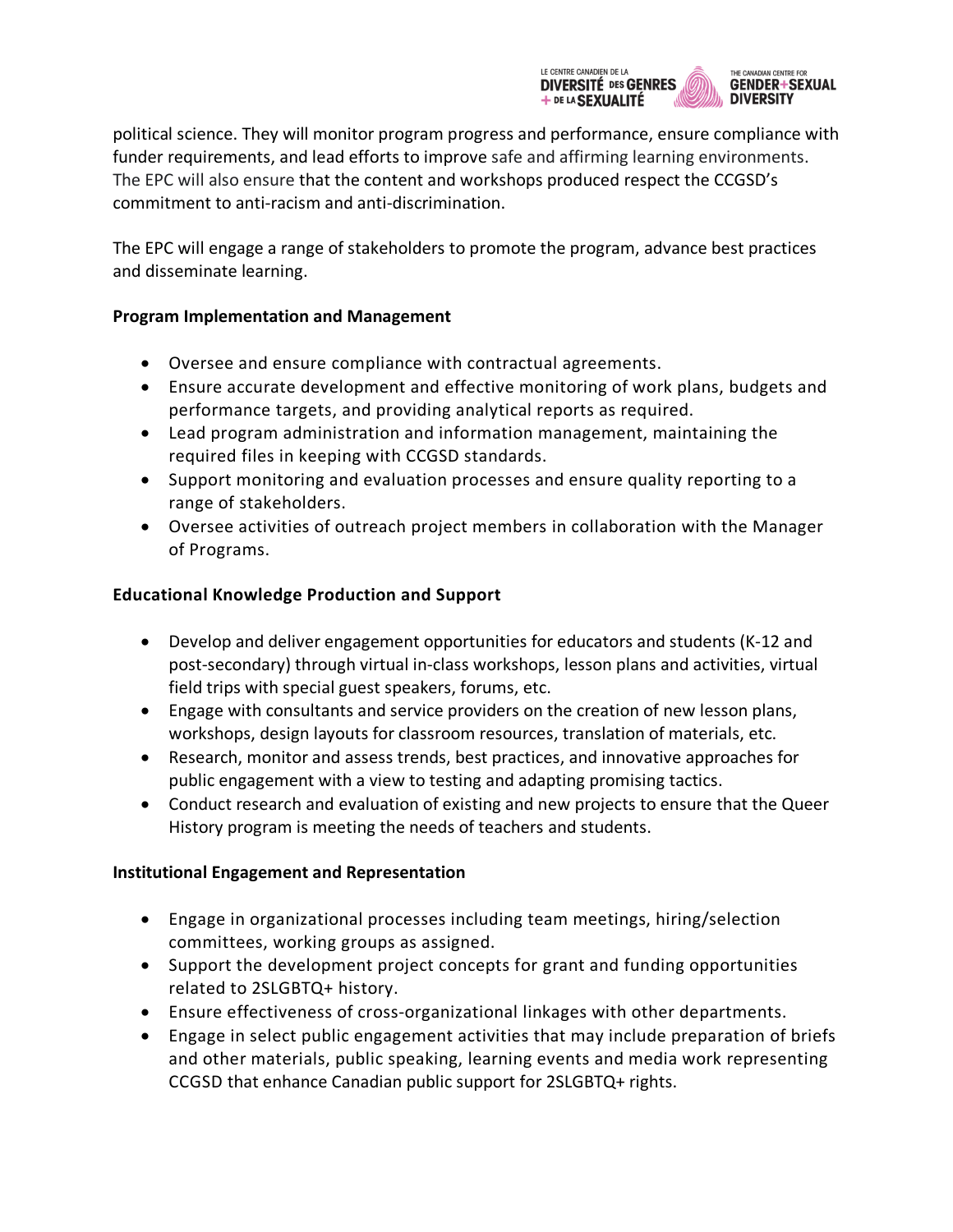

- Engage regularly with a multi-stakeholder advisory committee to review and test workshop and lesson plan content.
- Ensure effective linkages and communications, and develop relationships with external stakeholders including the Canadian public (educators, 2SLGBTQ+ organizations and community members), as well as donors, coalitions, networks and other audiences.

### **Other**

• Such other duties as the CCGSD may reasonably assign to you from time to time, acknowledging that the CCGSD is a small non-profit organization requiring a great deal of flexibility in the assignment of tasks and its expectations of its staff.

## **REQUIRED EXPERIENCE, KNOWLEDGE & COMPETENCIES:**

- Strong analytical understanding of, and demonstrated experience in 2SLGBTQ+ history, including programs to promote 2SLGBTQ+ human rights in an educational context.
- A minimum of three years of experience in education and youth engagement.
- Post-secondary degree in a relevant discipline as education, history, political science, or an equivalent combination of education and experience.
- In-depth understanding of results-based management.
- Knowledge and experience of funder reporting.
- Experience managing or supporting multi-stakeholder programs including consultants.
- Excellent verbal and written communication skills in English. Fluency in French is considered a strong asset.
- Strong analytical and report-writing skills.
- Excellent organizational and administrative skills.
- Demonstrated capacity to work both in a self-directed manner and collaboratively with other staff and stakeholders.
- Strong computer skills in word processing, spreadsheet, electronic mail and database systems, use of social networking.
- Ability to travel within Canada required.
- Ability to communicate effectively, and promptly, with diverse audiences having differing levels of knowledge.
- Commitment to and knowledge of anti-oppression, equity in education, and issues related to 2SLGBTQ+ rights in Canada, and as well as CCGSD's mission.

**\*\* MUST be eligible to work in Canada \*\***